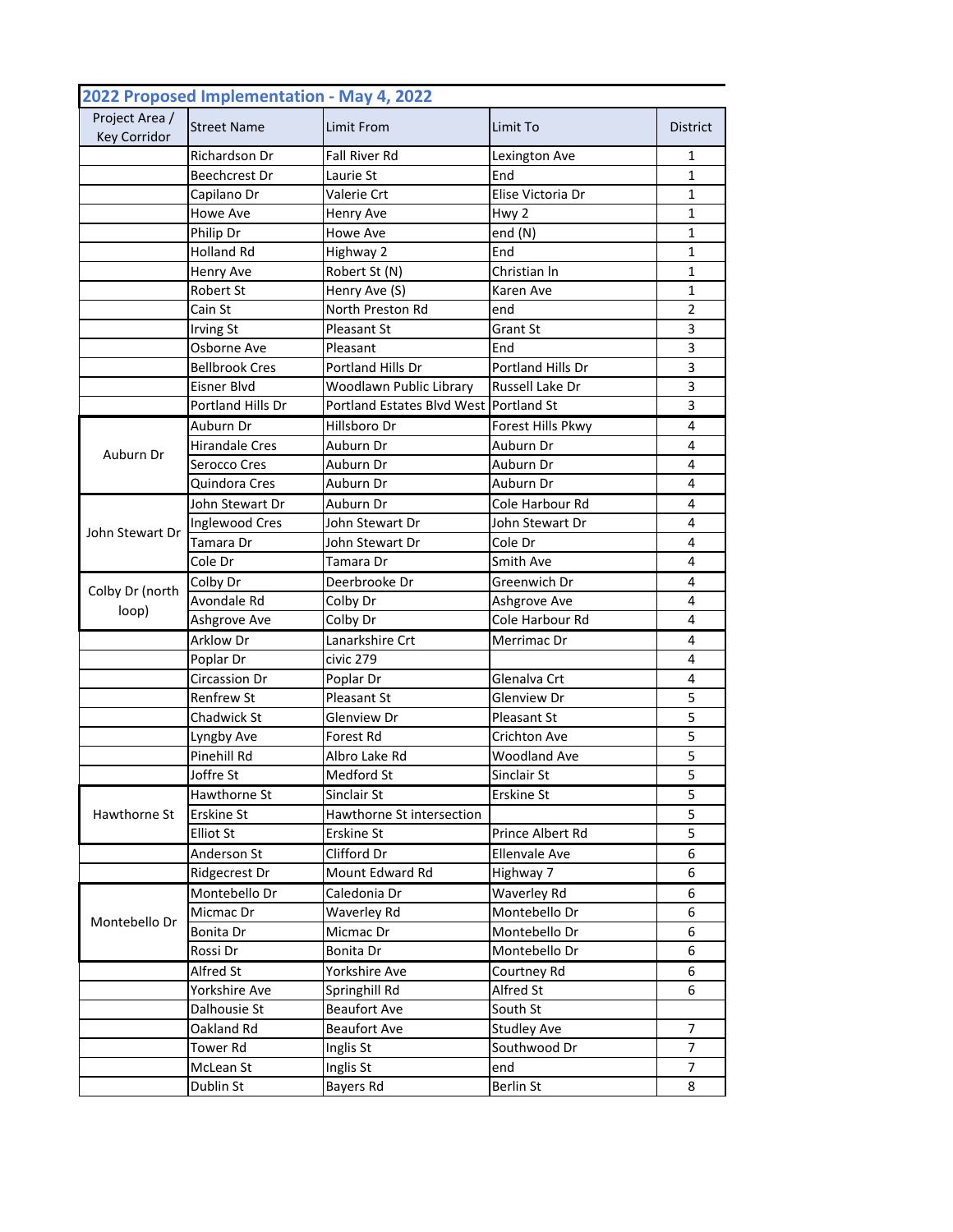| Project Area /<br><b>Key Corridor</b> | <b>Street Name</b>   | Limit From            | Limit To             | <b>District</b> |
|---------------------------------------|----------------------|-----------------------|----------------------|-----------------|
|                                       | Connolly St          | Bayers Rd             | Windsor St           | 8               |
|                                       | <b>Highland Ave</b>  | Leeds St              | Normandy Dr          | 8               |
|                                       | Normandy Dr          | Rosemeade Ave         | Merson Ave           | 8               |
|                                       | Leeds St             | Rosemeade Ave         | Leaman St            | 8               |
|                                       | Abbott Dr            | Joseph Howe Dr        | <b>Ralston Ave</b>   | 9               |
|                                       | Churchill Dr         | Roosevelt St          | Flinn St             | 9               |
|                                       | Roosevelt Dr         | Chebucto Rd           | Flinn St             | 9               |
|                                       | Crestview Dr         | Glenora Ave           | Bryden Ave           | 9               |
|                                       | Towerview Dr         | <b>Bridgeview Dr</b>  | Glenora Ave          | 9               |
|                                       | <b>Bridgeview Dr</b> | Towerview Dr          | Colindale St         | 9               |
|                                       | Bryden Ave           | Crestview Dr          | Seaview Dr           | 9               |
|                                       | Norwood St           | Preston St            | Oxford St            | 9               |
|                                       | Beech St             | Pepperell St          | Norwood St           | 9               |
|                                       | Cambridge St         | Pepperell St          | Norwood St           | 9               |
|                                       | <b>Ashdale Ave</b>   | <b>Birch St</b>       | <b>Titus St</b>      | 10              |
|                                       | Flamingo Dr          | Dove St               | Knightsridge Dr      | 10              |
|                                       | Castle Hill Dr       | Armstrong Crt         | Cresthaven Dr        | 10              |
|                                       | Clayton Park Dr      | Lacewood Dr           | <b>Plateau Cres</b>  | 10              |
|                                       | Plateau Cres         | Clayton Park Dr       | Glenforest Dr        | 10              |
|                                       | Regan Dr             | Greystone Dr          | End                  | 11              |
|                                       | Farnham Gate Rd      | Dunbrack St           | Parkland Dr          | 12              |
|                                       | Maple Dr             | ParkdaleAve           | <b>Hillcrest Ave</b> | 12              |
|                                       | Parkdale Ave         | <b>Hillcrest Ave</b>  | St Margarets Bay Rd  | 12              |
|                                       | Beech Tree Rn        | States Ln (W)         | St. Margarets Bay Rd | 12              |
| Beech Tree Run                        | Sheppards Run        | Beech Tree Run        | St Margarets Bay Rd  | 12              |
|                                       | States Ln            | <b>Beech Tree Run</b> | Beech Tree Run       | 12              |
|                                       | Timberlane Terr      | Chalamont Dr          | Shelby Dr            | 13              |
|                                       | Sylvaina Terr        | Shelby Dr             | Hummingbird Ln       | 13              |
|                                       | Brenda Dr            | Kingswood Dr          | Seth Aaron Dr        | 13              |
|                                       | Sime Crt             | Brenda Dr             | End                  | 13              |
|                                       | St George Blvd       | Hammonds Plains Rd    | end                  | 13              |
|                                       | Magenta Dr           | Gaspereau Run         | Margeson Dr          | 14              |
|                                       | Midnight Run         | Margeson Dr           | Gasperau Run         | 14              |
|                                       | Old Sackville Rd     | Beaver Bank Conn      | Lucasville Rd        | 14              |
|                                       | Rafting Dr           | Executive Dr          | Millwood Dr          | 14              |
| Rafting Dr                            | Executive Dr         | Sackville Dr          | Rafting Dr           | 14              |
|                                       | Fringe Dr            | Executive Dr          | Rafting Dr           | 14              |
|                                       | Connolly Rd          | Sackville Dr          | Old Sackville Rd     | 14              |
|                                       | Old Sackville Rd     | Lucasville Rd         | Melham Dr            | 14              |
|                                       | Riverside Dr         | Sackville Dr          | Glendale Dr          | 15              |
|                                       | Walker Service Rd    | Old Sackville Rd      | Manor Dr             | 15              |
|                                       | Old Beaverbank Rd    | civic 51              |                      | 15              |
|                                       | McGee Dr             | Dickey Dr             | Chandler Dr          | 15              |
|                                       | Stokil Dr            | Grennan Dr            | Nordic Cres (S)      | 15              |
|                                       | Smokey Dr            | Stokil Dr             | Smokey Crt           | 15              |
|                                       | Southgate Dr         | Southgate Drive Park  |                      | 16              |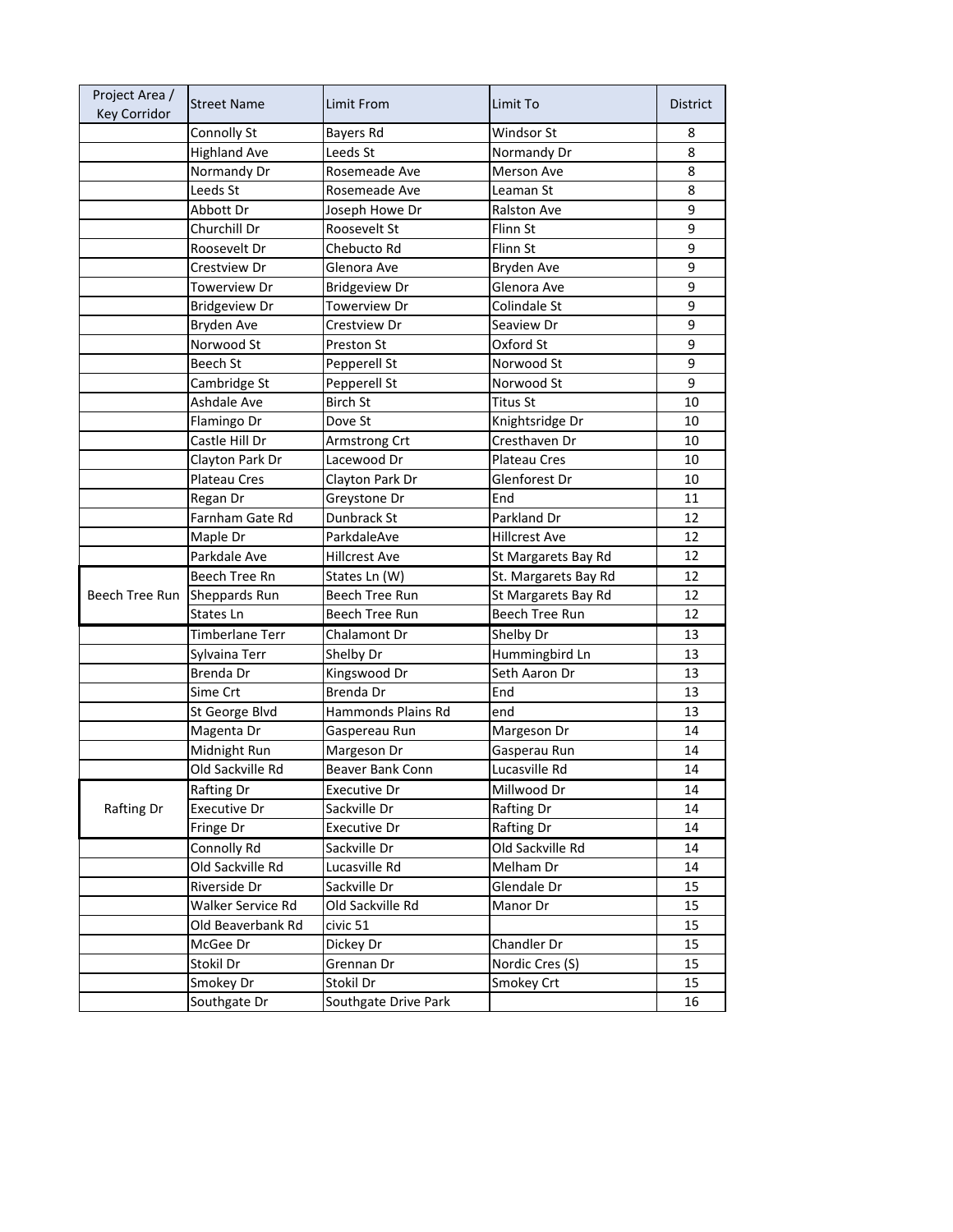| Comments               |
|------------------------|
| 2021 carryover         |
|                        |
|                        |
|                        |
|                        |
|                        |
|                        |
|                        |
|                        |
|                        |
| School Zone Only       |
|                        |
|                        |
|                        |
|                        |
|                        |
|                        |
|                        |
| corridor + School Zone |
|                        |
|                        |
|                        |
| corridor + School Zone |
|                        |
|                        |
|                        |
|                        |
| Schol Zone Only        |
| 2021 carryover         |
| 2021 carryover         |
|                        |
|                        |
|                        |
|                        |
|                        |
|                        |
|                        |
|                        |
|                        |
|                        |
|                        |
|                        |
| School Zone Only       |
| School Zone Only       |
|                        |
|                        |
| corridor + School Zone |
|                        |
|                        |